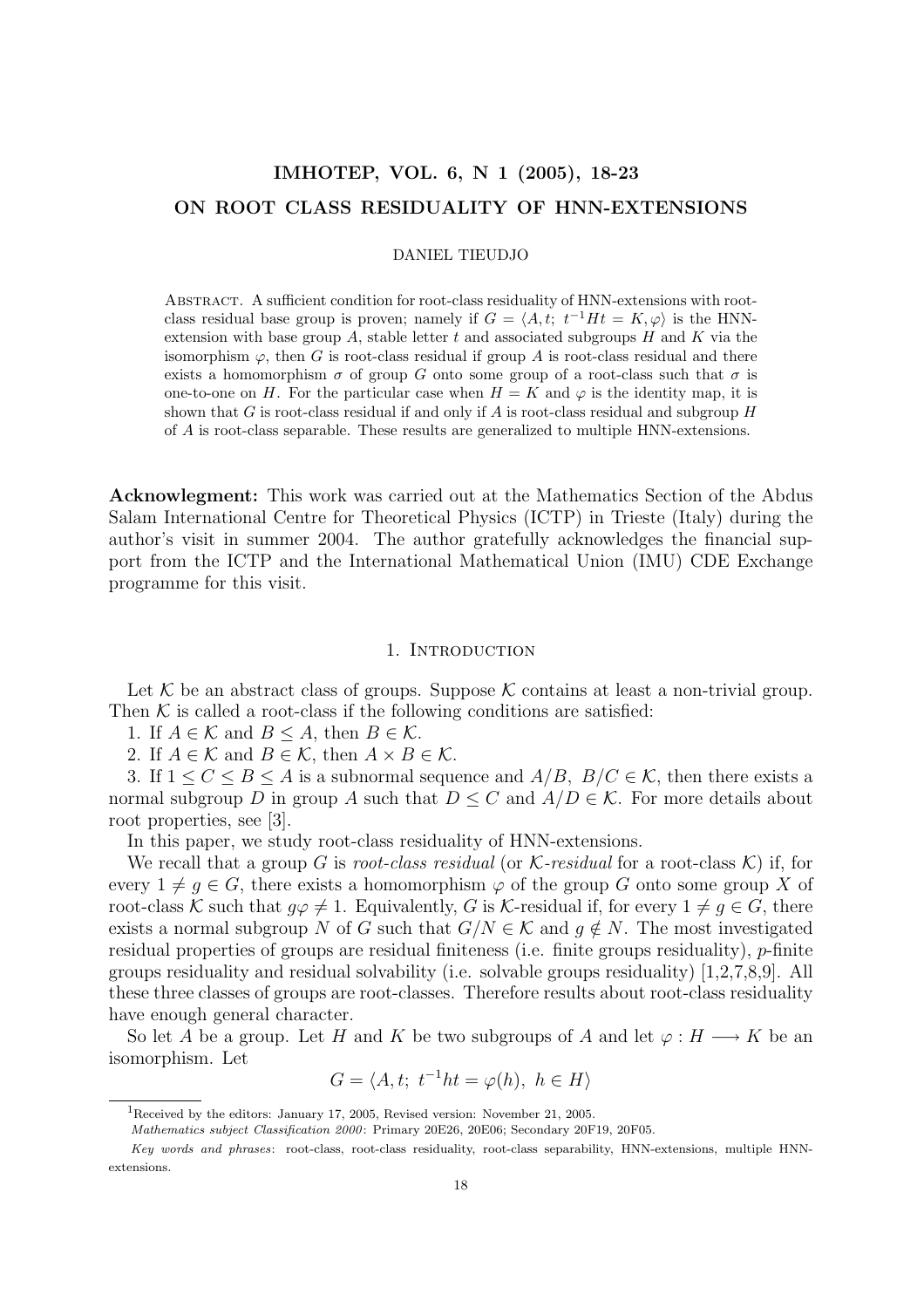be the HNN-extension with base group  $A$ , stable letter t and associated subgroups  $H$  and K via  $\varphi$ . We shall prove:

**Theorem 1.1.** Let K be a given root-class. The HNN-extension  $G = \langle A, t; t^{-1}Ht = K, \varphi \rangle$ is K-residual if the group A is K-residual and there exists a homomorphism  $\sigma$  of G onto some group of root-class  $K$  such that  $\sigma$  is one-to-one on H.

It is evident that if  $H = K = 1$  or if H is finite, then the above sufficient condition of root-class residuality of group G will be necessary as well.

Another restriction permitting to obtain criteria for root-class residuality of HNNextension with base group A, stable letter t and associated subgroups  $H$  and  $K$  is the equality of the associated subgroups. We prove:

**Theorem 1.2.** Let K be a given root-class. Let  $G = \langle A, t; t^{-1}Ht = K, \varphi \rangle$  be the HNNextension with base group A, stable letter t and associated subgroups H and K via  $\varphi$  such that  $H = K$  and  $\varphi$  is the identity map on H. Then G is K-residual if and only if group A is K-residual and subgroup H is K-separable in A.

This result generalizes for example Lemma 3.1 in [5] where analogous result is proven for the particular case of the class of all finite p-groups.

Although HNN-extensions are basically defined with multiple stable letters and multiple associated subgroups, mostly HNN-extensions with only one stable letter have been studied. However M. Shirvani in [10] examined residual finiteness of HNN-extensions with multiple stable letters and associated subgroups (multiple HNN-extensions). We also study root-class residuality of multiple HNN-extensions. We will generalize Theorems 1.1 and 1.2 above to multiple HNN-extensions.

# 2. Proof of Theorems 1.1–1.2

We first prove some useful results.

**Proposition 2.1.** Let  $K$  be a root-class. Then

- 1. If a group G has a subnormal sequence with factors belonging to class K, then  $G \in \mathcal{K}$ .
- 2. If  $F \trianglelefteq G$ ,  $G/F \in \mathcal{K}$  and F is K-residual, then group G is also K-residual.
- 3. If  $A \trianglelefteq G$ ,  $B \trianglelefteq G$ ,  $G/A \in \mathcal{K}$  and  $G/B \in \mathcal{K}$ , then  $G/(A \cap B) \in \mathcal{K}$ .

In fact, from Property 3 of the definition of root-class, it follows that root-class is closed under any extension. So, the first property of Proposition 2.1 is satisfied. The second and third properties are also easily verified by the definition of root-class.

In [3] Theorem 6.2, Gruenberg states that:

free product of root-class residual groups is root-class residual if and only if every free group is root-class residual.

It happens, and we prove that, the given necessary and sufficient condition is satisfied for every root-class. Thus,

## Proposition 2.2. Every free group is root-class residual, for every root-class.

*Proof.* For the proof, we remark that every root-class  $K$  contains a nontrivial cyclic group (Property 1 of the definition of root-class). If  $K$  contains an infinite cyclic group then, by Proposition 2.1,  $K$  contains any group possessing a subnormal sequence with infinite cyclic factors; thus, all finitely generated nilpotent torsion-free groups belong to class K. If K contains a finite non trivial cyclic group, then K contains group of prime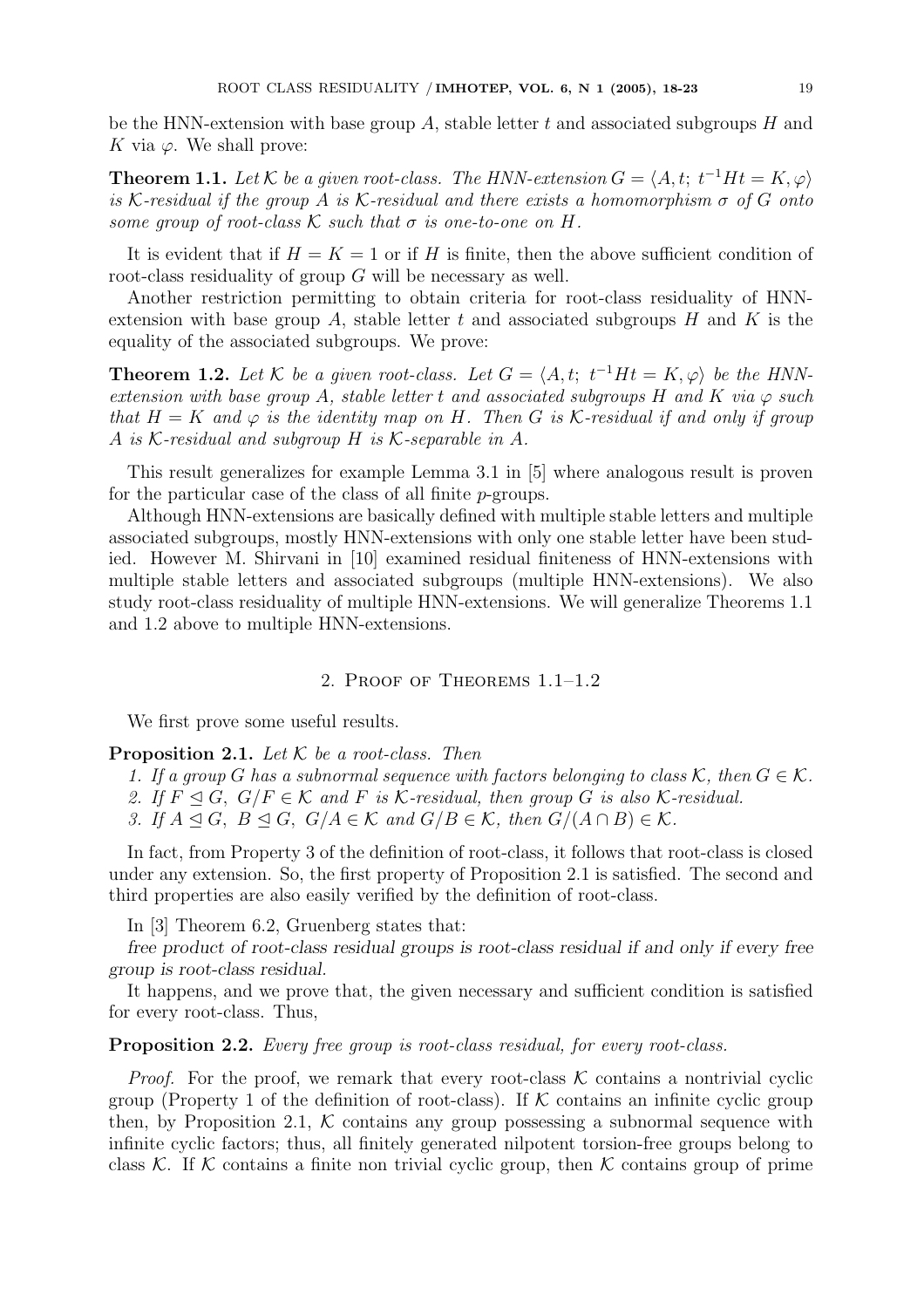order p and consequently, by Proposition 2.1,  $K$  contains all groups possessing a subnormal sequence with factors of order p; hence all finite p-groups belong to  $K$ . So any root-class contains all finitely generated nilpotent torsion-free groups or all finite  $p$ -groups, for some prime p. But free groups are residually finitely generated torsion-free and also residually p-finite. Therefore, free groups are K-residual, for every root-class K and this ends the proof of Proposition 2.2.

Now, Proposition 2.3 below directly follows from Proposition 2.2 and Gruenberg's result formulated above.

# Proposition 2.3. A free product of root-class residual groups is root-class residual.

Let's recall the construction of HNN-extensions.

Let A be a group, H and K two subgroups of group A and let  $\varphi : H \longrightarrow K$  be an isomorphism. Then the  $HNN-extension$  with base group A, stable letter  $t$  and associated subgroups  $H$  and  $K$  denoted by

$$
G = \langle A, t; t^{-1}ht = \varphi(h), h \in H \rangle
$$

is the group generated by all the generators of the group  $A$  and one more element  $t$  and defined by all the relators of group A and all possible relations of form  $t^{-1}ht = \varphi(h)$ ,  $h \in$ H.

For this construction, every element  $q \in G$  can be written as

$$
(2.1) \t\t g = x_0 t^{\epsilon_1} \cdots t^{\epsilon_r} x_r
$$

where for any  $i = 0, 1, ..., r$  element  $x_i$  belongs to the subgroup  $A, \epsilon_i = \pm 1$  and if  $r > 1$ , there is no consecutive subwords of type  $t^{-1}x_it$  or  $tx_jt^{-1}$  with  $x_i \in H$  or  $x_j \in K$  in script  $(2.1).$ 

Such form of element q is called *reduced* and  $r$  – its *length*.

By Britton's Lemma [see 6, p. 181], if  $g = x_0 t^{\epsilon_1} \cdots t^{\epsilon_r} x_r$  is reduced and  $r \ge 1$ , then  $g \neq 1$  in group G.

The HNN-extension with base group A, stable letter  $t$  and associated subgroups  $H$  and  $K$  can also be denoted

$$
G = \langle A, t; t^{-1}Ht = K, \varphi \rangle.
$$

We now establish Theorem 2.1 from Proposition 2.3 and H. Neumann's theorem ([6], p. 212):

Let K be a root-class. Let  $G = \langle A, t; t^{-1}Ht = K, \varphi \rangle$  be the HNN-extension with base group A, stable letter t and associated subgroups H and K via  $\varphi$ . Assume that the group A is K-residual. Suppose there exists a homomorphism  $\sigma$  of G onto some group of class K, such that  $\sigma$  is one-to-one on H. Let us denote by N the kernel of the homomorphism  $σ$ . Then  $G/N ∈ K$  and  $N ∩ H = 1$ . By H. Neumann's theorem ([6], p. 212) or by [4], N is the free product of a free group  $F$  and some subgroups of group  $G$  of the form

$$
(2.2) \t\t g^{-1}Ag \cap N,
$$

where  $q \in G$ . Since group A is K-residual, the subgroups of form (2.2) are also K-residual. Therefore N is K-residual as a free product of K-residual groups (Proposition 2.3), since free group F is K-residual (Proposition 2.2). Moreover, since  $G/N \in \mathcal{K}$ , then by Property 2 of Proposition 2.1, it follows that G is  $K$ -residual and Theorem 1.1 is proven.

We also see that, if  $A = H = K$ , then A is a normal subgroup of G and  $G/A \cong \langle t \rangle$ . Therefore G is an extension of a group of class K by a free group; and thus is K-residual.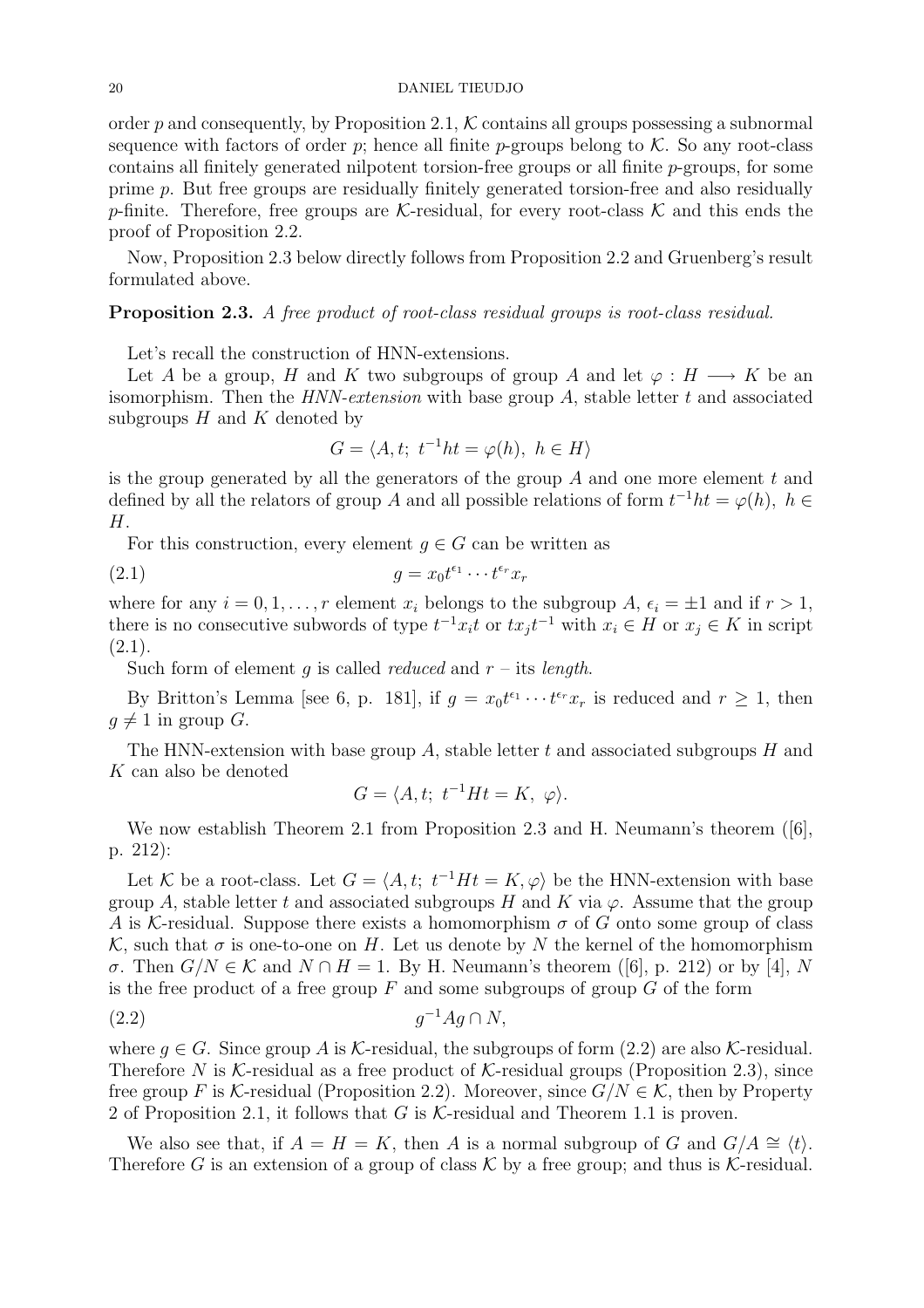We now prove Theorem 1.2.

We first recall that a subgroup H of a group A is root-class separable (or  $K$ -separable for a root-class K) if, for any element a of A, where  $a \notin H$ , there exists a homomorphism  $\varphi$  of group A onto some group X of root-class K such that  $a\varphi \notin H\varphi$ . This means that, for any  $a \in A \setminus H$ , there exists a normal subgroup N of A such that  $A/N \in \mathcal{K}$  and  $a \notin NH$ .

So let K be a root-class. Let  $G = \langle A, t; t^{-1}Ht = K, \varphi \rangle$  be the HNN-extension with base group A, stable letter t and associated subgroups H and K such that  $H = K$  and  $\varphi$  is the identity map on H. For any normal subgroup N of group A one can define the HNN-extension

$$
G_N = \langle A/N, t; t^{-1} H N/Nt = H N/N, \varphi_N \rangle
$$

where  $\varphi_N$  is the identity map on subgroup  $HN/N$  of group  $G_N$ , and the homomorphism  $\rho_N$  :  $G \longrightarrow G_N$ , extending the canonical homomorphism  $A \longrightarrow A/N$  and  $t \longmapsto t$ . Consider the homomorphism  $\sigma: G_N \longrightarrow A$  which is the identity map on A, and maps t  $t \mapsto 1$ . Then  $\ker \sigma = \langle t \rangle^{G_N}$  is free by [6], Theorem 6.6. So,  $G_N / \langle t \rangle^{G_N} \cong A/N$  and  $G_N$ is an extension of a free group by group  $A/N$ . Therefore, if  $A/N$  belongs to root-class K then,  $G_N$  is K-residual. Thus, to prove K-residuality of G, it is enough to show that G is residually a group of kind  $G_N$ , where  $A/N \in \mathcal{K}$ .

Suppose the group A is K-residual and the subgroup H is K-separable in A. Let  $1 \neq g \in G$ . Assume that element g has a reduced form  $g = a_0 t^{\epsilon_1} \cdots t^{\epsilon_s} a_s$ . Two cases arise:

1.  $s \geq 1$ . In this case, for every  $i = 0, \ldots, s, a_i \in A, \epsilon_i = \pm 1$  and there is no consecutive sequences of type  $t^{-1}$ ,  $a_i$ ,  $t$  or  $t$ ,  $a_j$ ,  $t^{-1}$  with  $a_i$ ,  $a_j \in H$ . From K-separability of H, it follows that, for every  $i = 0, \ldots, s$ , there exists a normal subgroup  $N_i$  of A such that  $A/N_i \in \mathcal{K}$  and  $a_i \notin HN_i$ . Thus, there will be no consecutive sequences of type  $t^{-1}, a_iN_i, t$ or  $t, a_j N_i, t^{-1}$  with  $a_i, a_j \in H$ . So let  $N = N_0 \cap \cdots \cap N_s$ . By Proposition 2.1,  $A/N \in \mathcal{K}$ and, it is clear that, for every  $i = 0, \ldots, s, a_i \notin HN$  and there is no consecutive subwords of type  $t^{-1}$ ,  $a_iN$ , t or  $t$ ,  $a_jN$ ,  $t^{-1}$  with  $a_i$ ,  $a_j \in H$ . Therefore the form

$$
g\rho_N = a_0 \rho_N t^{\epsilon_1} \cdots t^{\epsilon_s} a_s \rho_N
$$

is reduced and has length  $s \geq 1$ . Consequently  $g \rho_N \neq 1$ .

2.  $s = 0$  i.e.  $g \in A$ . Since A is K-residual, there exists a normal subgroup N of A such that  $A/N \in \mathcal{K}$  and  $g \notin N$ , i.e.  $gN \neq N$ . So,  $g\rho_N \neq 1$ .

Hence, for any element  $g \neq 1$ , there exists a normal subgroup N in A, such that  $A/N \in \mathcal{K}$  and the homomorphism  $\rho_N : G \longrightarrow G_N$  maps element g to a non identity element. Consequently, G is residually a group  $G_N$ , where  $A/N \in \mathcal{K}$ . Therefore G is K-residual.

Conversely, suppose G is  $K$ -residual. Evidently, its subgroup A has the same property. It remains to show that H is  $\mathcal K$ -separable in group A. If H is not  $\mathcal K$ -separable in A, we choose element  $a \in A \setminus H$  such that  $a \in NH$ , for all normal subgroup N of A such that  $A/N \in \mathcal{K}$ . Let  $g = t^{-1}ata^{-1}$ . Then g has length greater than 1. By Britton's lemma,  $g \neq$ 1. Let M be a normal subgroup of G such that  $G/M \in \mathcal{K}$  and  $q \notin M$ , since G is K-residual. So let  $R = M \cap A$ . R is a normal subgroup of A and furthermore  $A/R \in \mathcal{K}$ . Consequently the canonical homomorphism  $A \longrightarrow A/R$  extends to an epimorphism  $\pi: G \longrightarrow G_R$ , where  $G_R = \langle A/R, t; t^{-1}HR/R \ t = HR/R, \ \varphi_R \rangle$ . Hence  $a \in RH$  by the choice of a. Thus, there exists  $h \in H$  such that  $\pi(a) = \bar{h}$ . Then  $\pi(g) = \pi(t^{-1}ata^{-1}) = t^{-1}\bar{h}t\bar{h}^{-1} = 1$ . Hence,  $g \in Ker(\pi) = \langle R \rangle^G \leq M$  and this is a contradiction.

We remark that, the necessary condition for Theorem 1.2 will also holds when  $K$  satisfies only Properties 1 and 2 of the definition of root-class.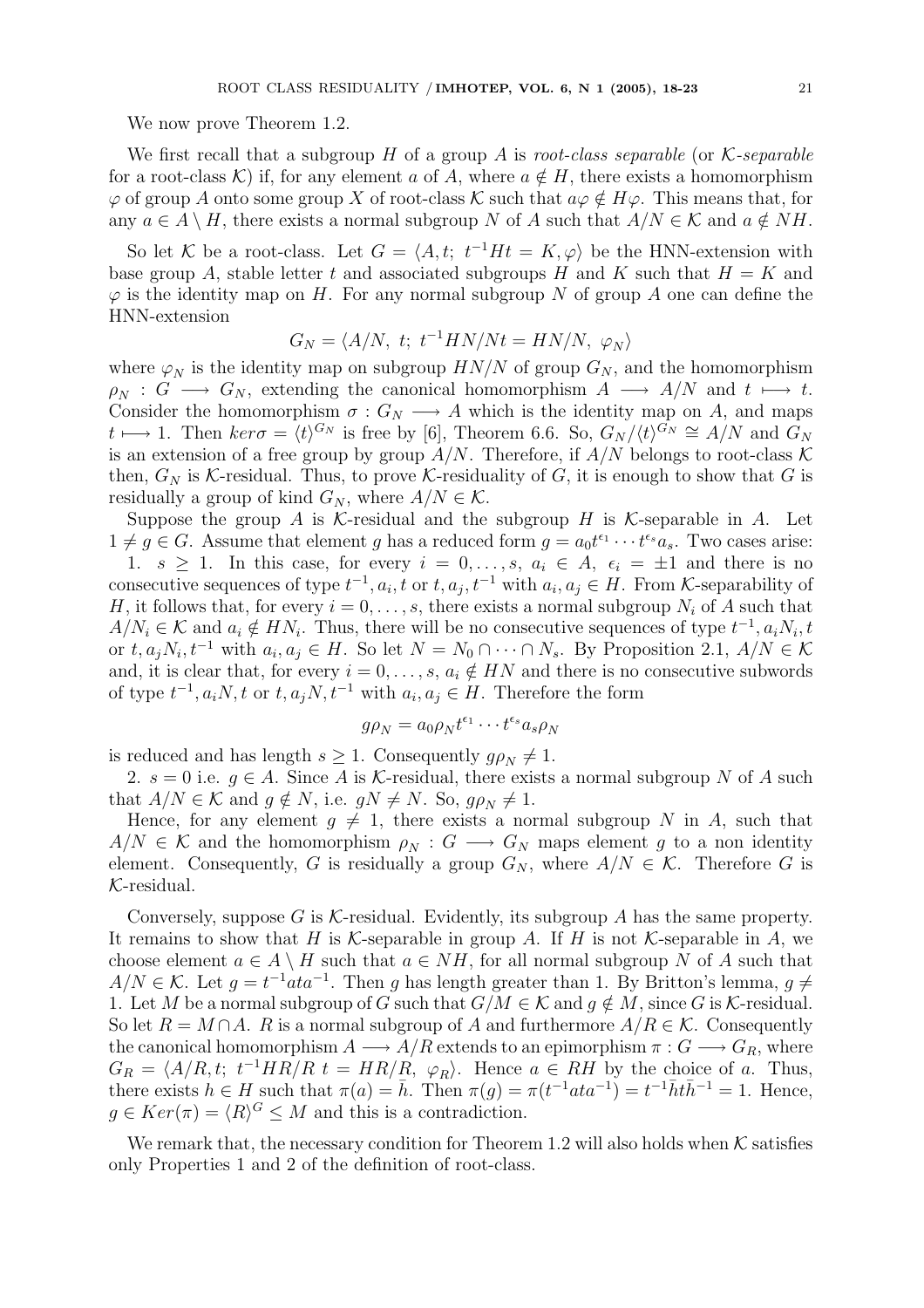#### 22 DANIEL TIEUDJO

#### 3. Generalization

Let A be a group and let I be an index set. Let  $H_i$  and  $K_i$ ,  $i \in I$  be families of subgroups of group A with  $(\varphi_i)_{i\in I}$  a family of maps such that  $\varphi_i: H_i \longrightarrow K_i$  is an isomorphism. Then the HNN-extension with base group A, stable letters  $t_i$ ,  $i \in I$ , and associated subgroups  $H_i$  and  $K_i$ ,  $i \in I$ , denoted by

$$
G = \langle A, t_i \ (i \in I); \ t_i^{-1} h_i t_i = \varphi_i(h_i), h_i \in H_i \rangle
$$

is the group generated by all the generators of A and elements  $t_i$ ,  $(i \in I)$  and defined by all the relators of A and all possible relations of form  $t_i^{-1}h_it_i = \varphi_i(h_i)$ ,  $h_i \in H_i$  for all  $i \in I$ .

The group  $G$  defined above will be called the *multiple HNN-extension* of base group  $A$ , stable letters  $t_i$ ,  $i \in I$ , and associated subgroups  $H_i$  and  $K_i$ ,  $i \in I$ .

In fact, let  $G_0 = A$  and

$$
G_1 = \langle A, t_1; t_1^{-1} H_1 t_1 = K_1, \varphi_1 \rangle;
$$

we see that the double HNN-extension

$$
G_2 = \langle A, t_1, t_2; t_1^{-1} H_1 t_1 = K_1, t_2^{-1} H_2 t_2 = K_2, \varphi_1, \varphi_2 \rangle
$$

is the HNN-extension with base group  $G_1$ , stable letter  $t_2$ , and associated subgroups  $H_2$ and  $K_2$  via  $\varphi_2$ ; i.e.

$$
G_2 = \langle G_1, t_2; t_2^{-1} H_2 t_2 = K_2, \varphi_2 \rangle.
$$

Thus, for j of an index set I,  $G_j$  is the HNN-extension with base group  $G_{j-1}$ , stable letter  $t_j$  and associated subgroups  $H_j$  and  $K_j$  via  $\varphi_j$  i.e.

$$
G_j = \langle A, t_1, \dots, t_j; \ t_1^{-1} H_1 t_1 = K_1, \dots, t_j^{-1} H_j t_j = K_j, \ \varphi_1, \dots, \varphi_j \rangle
$$
  
=  $\langle G_{j-1}, t_j; \ t_j^{-1} H_j t_j = K_j, \ \varphi_j \rangle$ 

For this construction, we have the following results.

**Theorem 3.1.** Let  $K$  be a root-class. For any index set I, the multiple HNN-extension

$$
G = \langle A, t_i \ (i \in I); \ t_i^{-1} h_i t_i = \varphi_i(h_i), \ h_i \in H_i \rangle
$$

with base group A, stable letters  $t_i$ ,  $i \in I$ , and associated subgroups  $H_i$  and  $K_i$  via  $\varphi_i$  (i  $\in$ I), is K-residual if A is K-residual and there exists a sequence  $(\sigma_i)_{i\in I}$  of homomorphisms of group  $G_i$  onto some group  $X_i$  of root-class  $K$ , such that  $\sigma_i$  is one-to-one on subgroup  $H_i$  for all  $i \in I$ .

The proof is similar to the proof of Theorem 1.1.

For other criteria of root-class residuality of multiple HNN-extensions with base group A, stable letters  $t_i$  and associated subgroups  $H_i$  and  $K_i$   $(i \in I)$ , we may assume the equality of the associated subgroups  $H_i$  and  $K_i$  for all  $i \in I$ .

So, suppose  $H_i = K_i$  and  $\varphi_i$  is the identity map on  $H_i$  for all  $i \in I$ . Then for such group we have the following criterium which generalizes Theorem 1.2 and the proof is just a repetition of its.

Theorem 3.2. The multiple HNN-extension

$$
G = \langle A, t_i \ (i \in I); \ t_i^{-1}h_it_i = \varphi_i(h_i), \ h_i \in H_i \rangle
$$

with base group A, stable letters  $t_i$ ,  $i \in I$ , and associated subgroups  $H_i$  and  $K_i$  via  $\varphi_i$  such that  $H_i = K_i$  and  $\varphi_i$  is the identity map on  $H_i$  for all  $i \in I$ , is K-residual if and only if A is  $K$ -residual and subgroup  $H_i$  is  $K$ -separable in  $G_i$  for all  $i \in I$ .